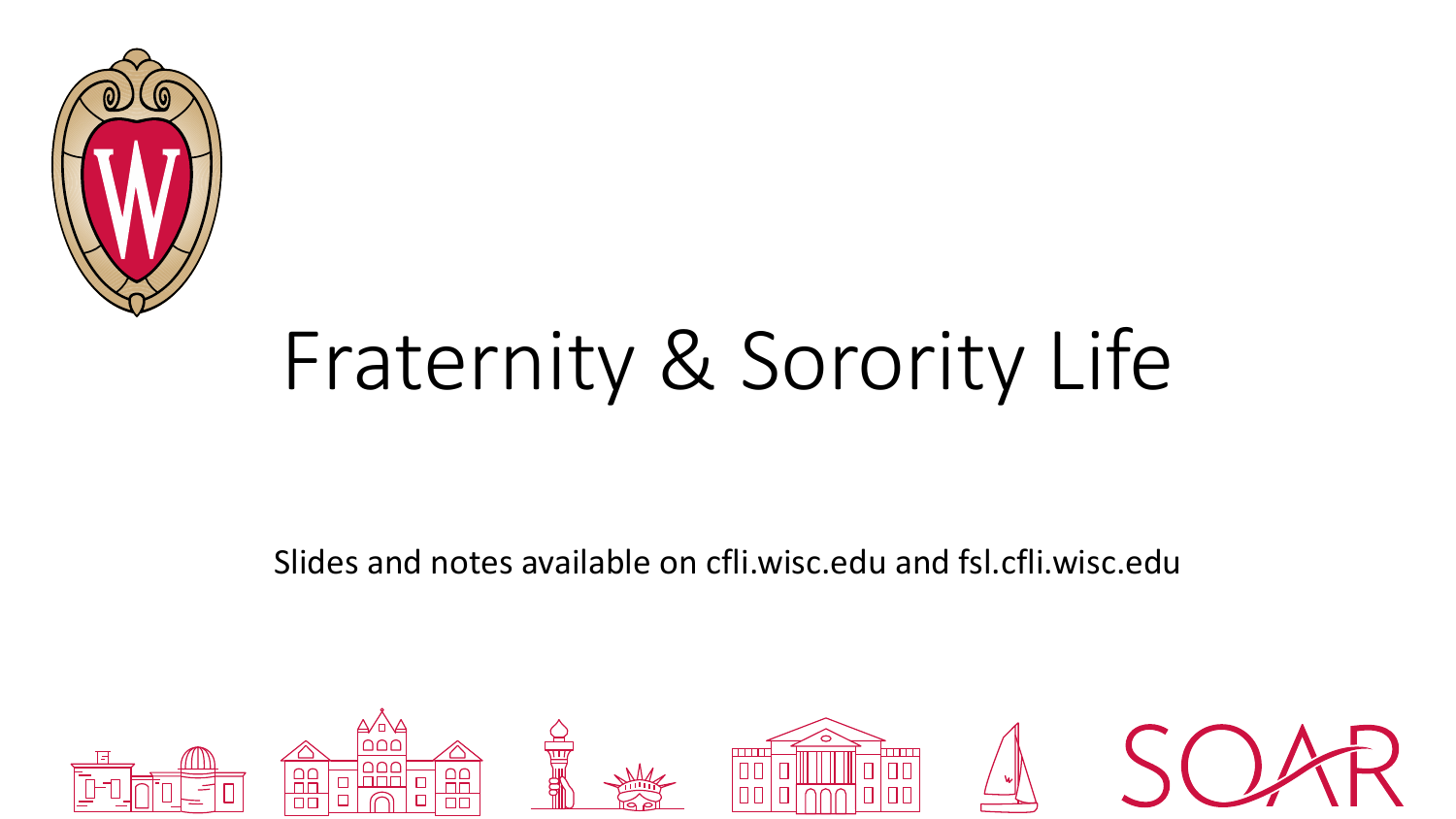# What is a fraternity/sorority?

- Values based student organization
- Founded by groups of students at various times to create space for students to connect around a variety of purposes
- Have a national organization that provides guidance
- Men's and women's groups
	- Gender inclusive policies/practices
- Academic, cultural, and religious organizations

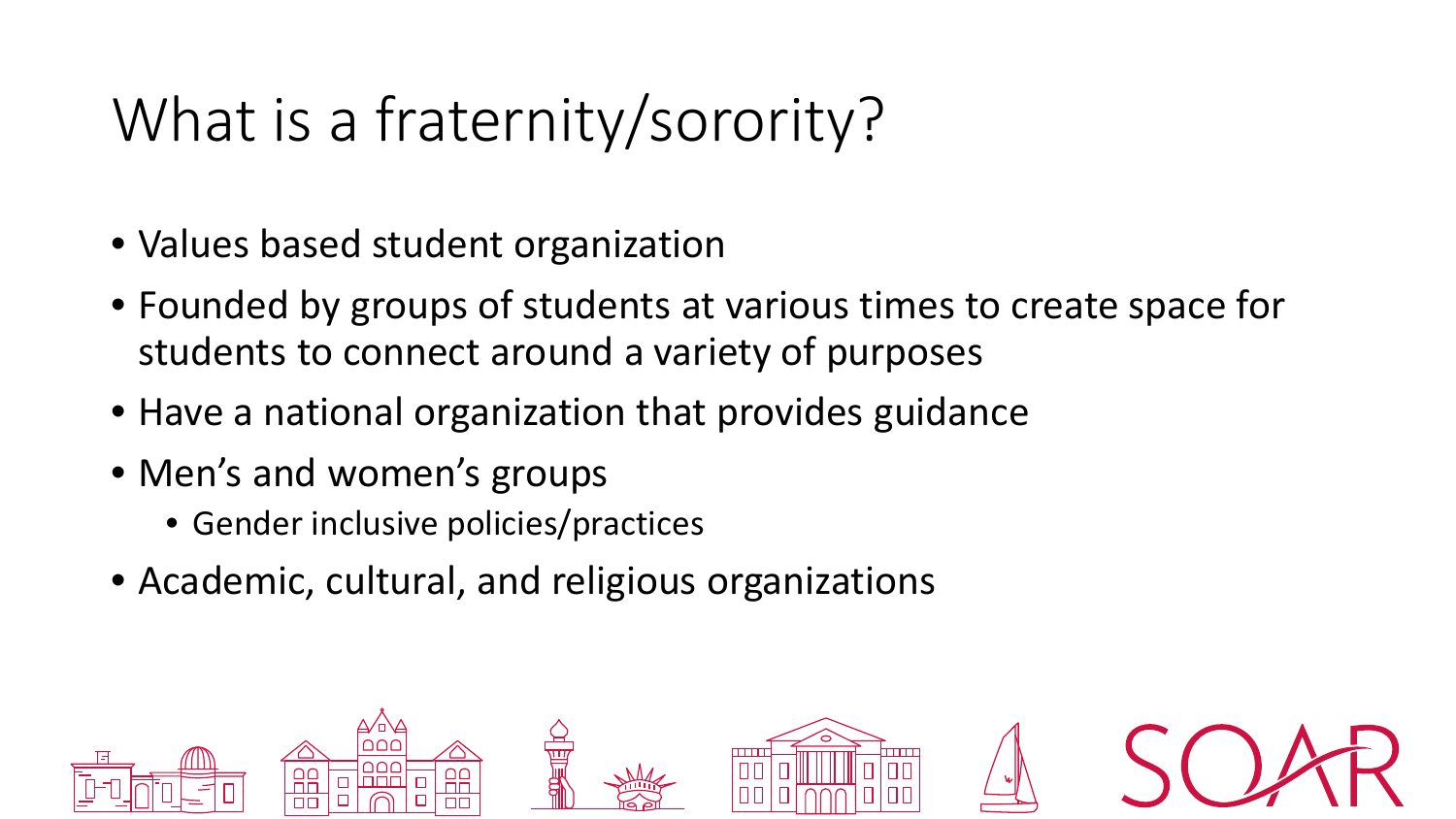# Why a fraternity/sorority?

- Leadership opportunities
- Personal/professional development
- Relationships
- Philanthropy and service
- Lifelong commitment and alumni opportunities

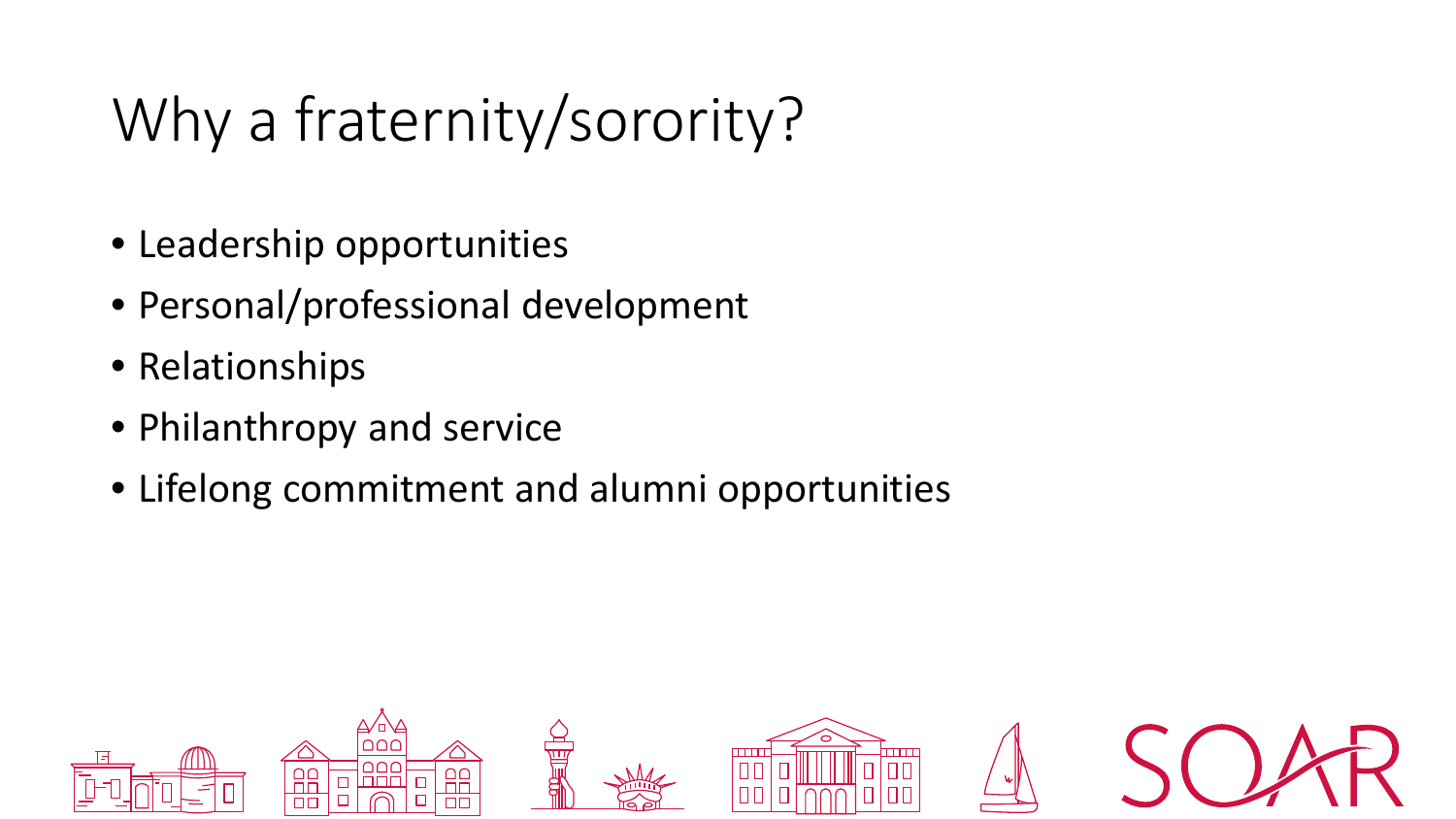#### Fraternity & Sorority Life Community Overview

- 60 organizations known as chapters
	- Each chapter is part of one of our four governing councils
- Over 4,500 students are members of one of our fraternities/sororities
- Half of chapters have a chapter house/facility
- Sponsored by the Center for Leadership & Involvement

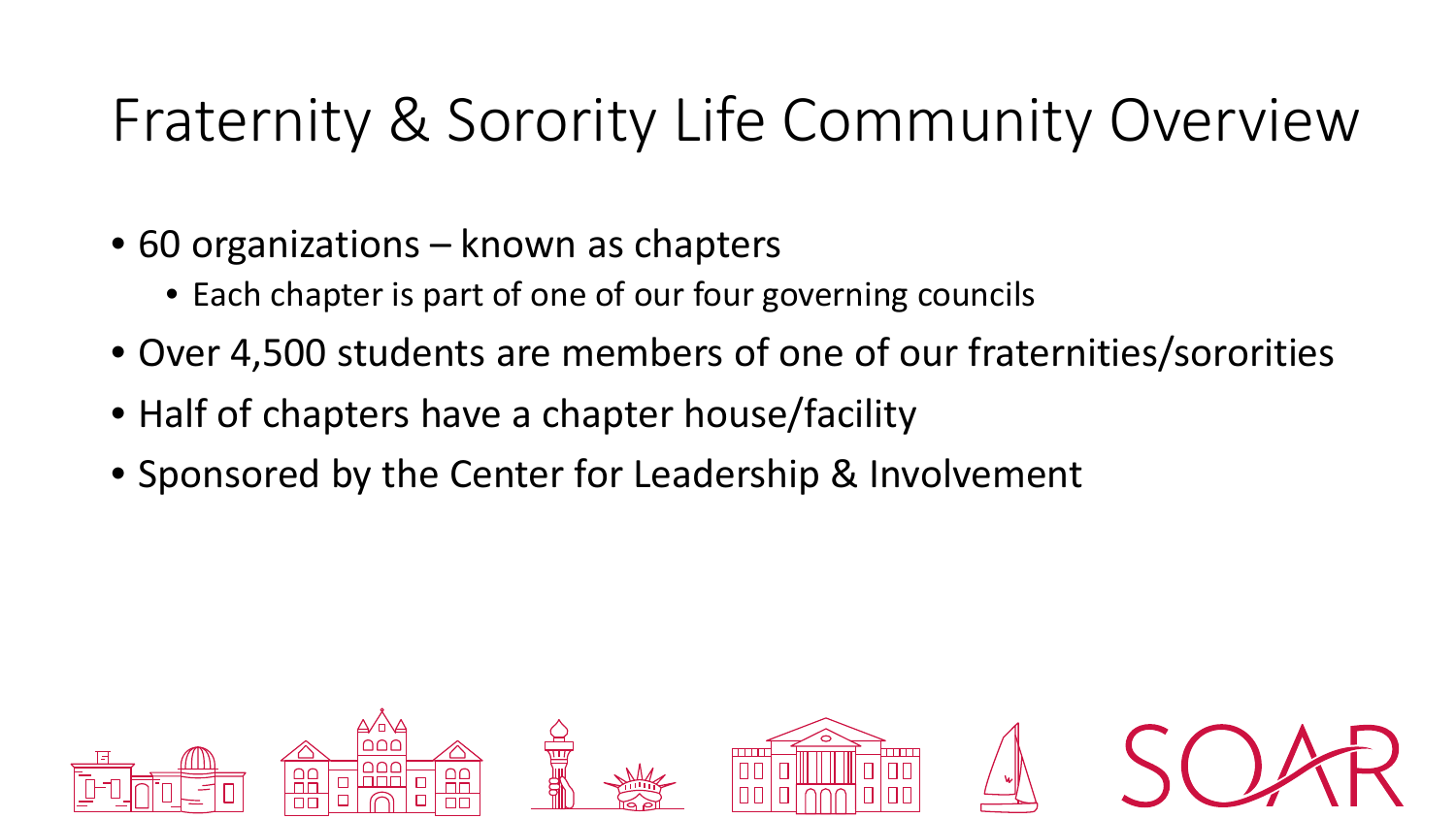# Interfraternity Council (IFC)

- Men's groups
- 27 chapters
- Average chapter size is 63
- Recruitment process:
	- Fall and spring semesters
	- Kick-off event hosted by IFC
	- Individual chapter events

Fall 2019 Dates: Tabling: Sunday, September 1 Info Session & Chapter Presentations: Monday, September 2

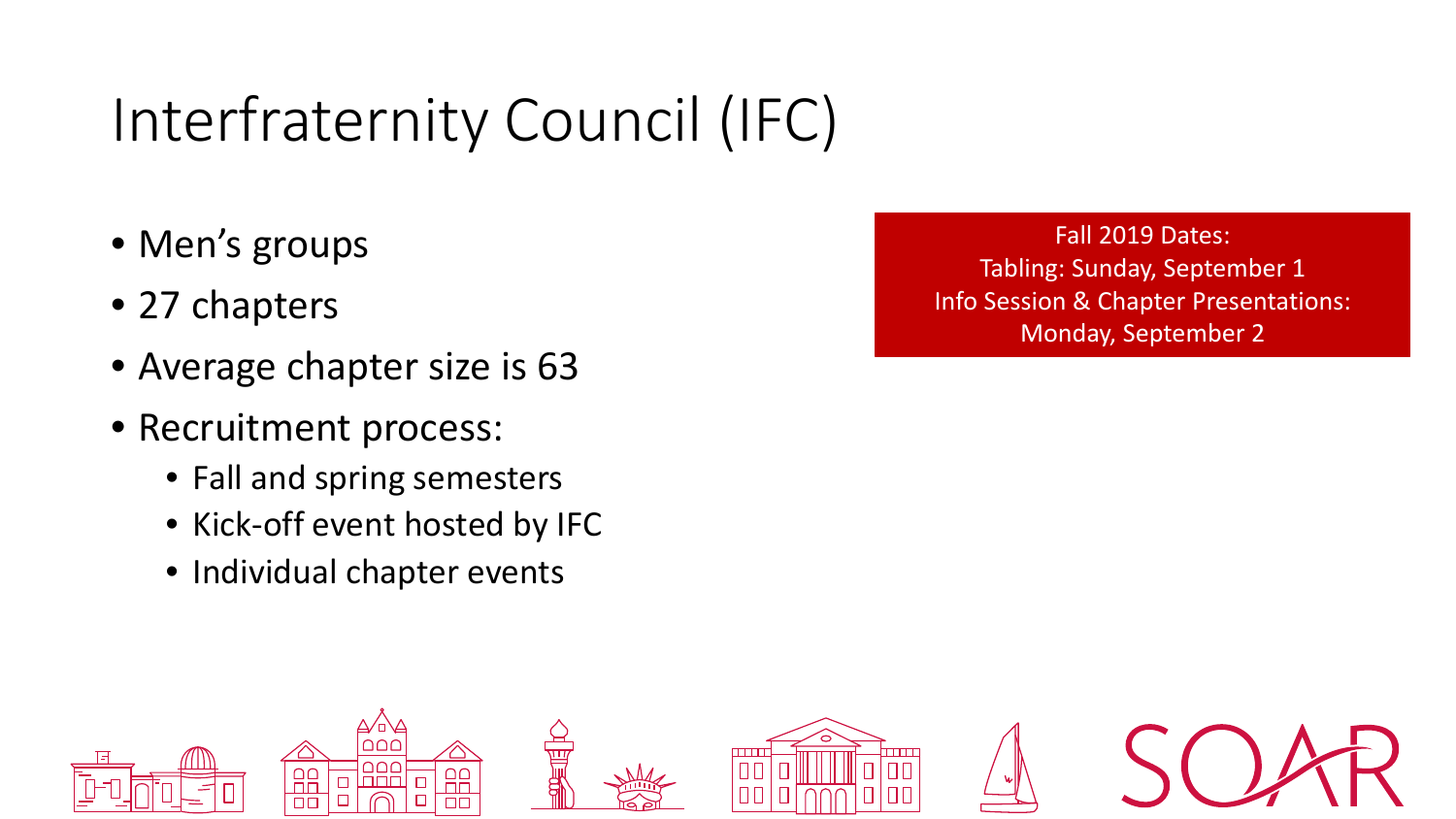# Multicultural Greek Council (MGC)

- Men's and women's groups
- Culturally based organizations– Asian, Latinx, Native American, Multicultural organizations
- 12 chapters
- Average chapter size is 13
- Recruitment/intake process
	- Chapter driven
	- Begin with chapter informational and then attend individual chapter events
	- Fall and spring semesters usually only once per academic year







Fall 2019 Dates: WayUP: Friday, September 6 Student Organization Fair: Wednesday, September 11 & Thursday, September 12 Melanin Fest: Friday, September 13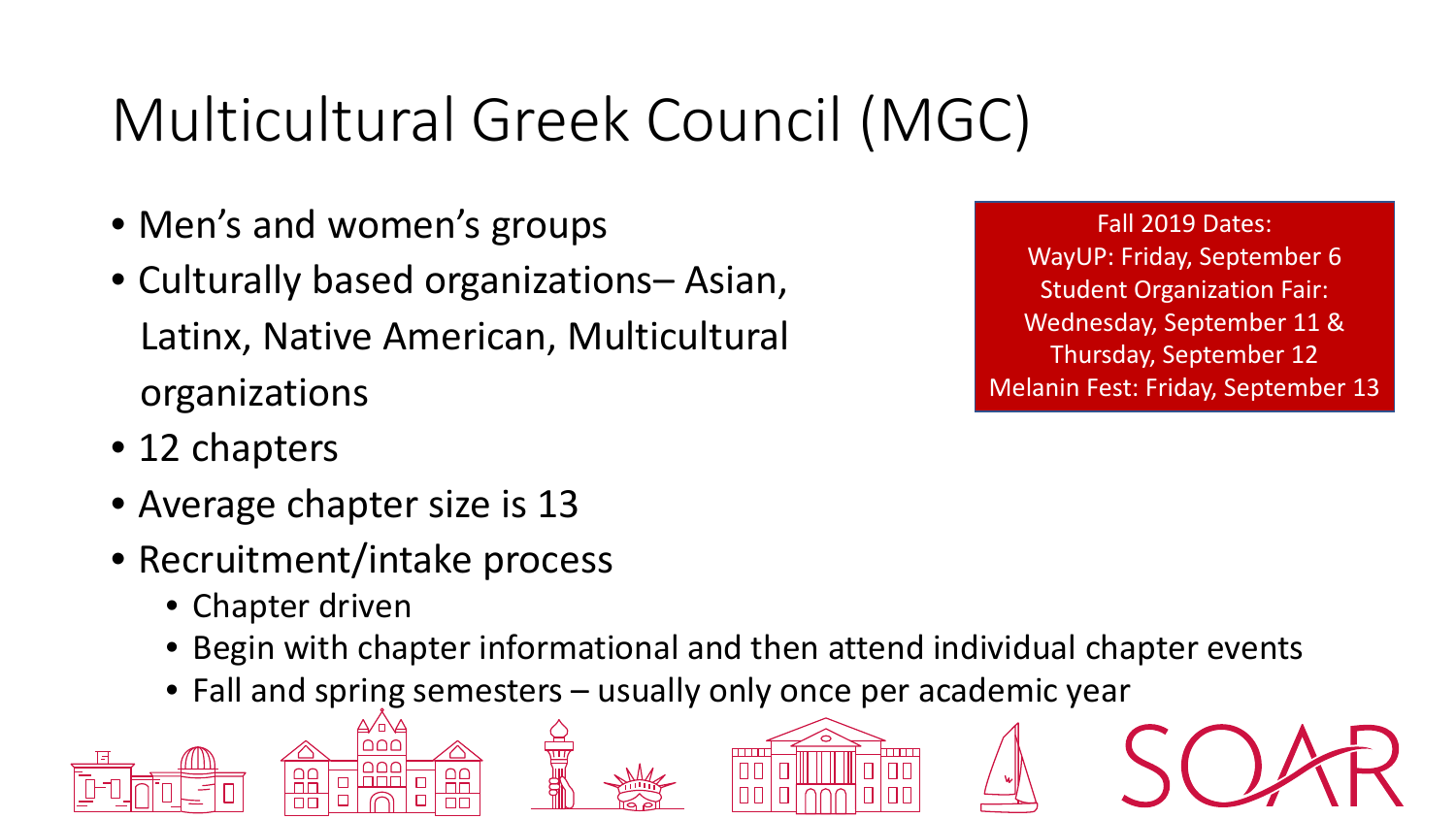# National Pan-Hellenic Council (NPHC)

- Men's and women's groups
- Historically black greek-lettered organizations (BGLOs), known as the Divine Nine
- 6 chapters
- Average chapter size is 9
- Intake process
	- Chapter driven
	- Begin with chapter informational and then apply for membership and attend individual chapter events
	- Fall and spring semesters usually only once per academic year







Fall 2019 Dates: WayUP: Friday, September 6 Student Organization Fair: Wednesday, September 11 & Thursday, September 12 Melanin Fest: Friday, September 13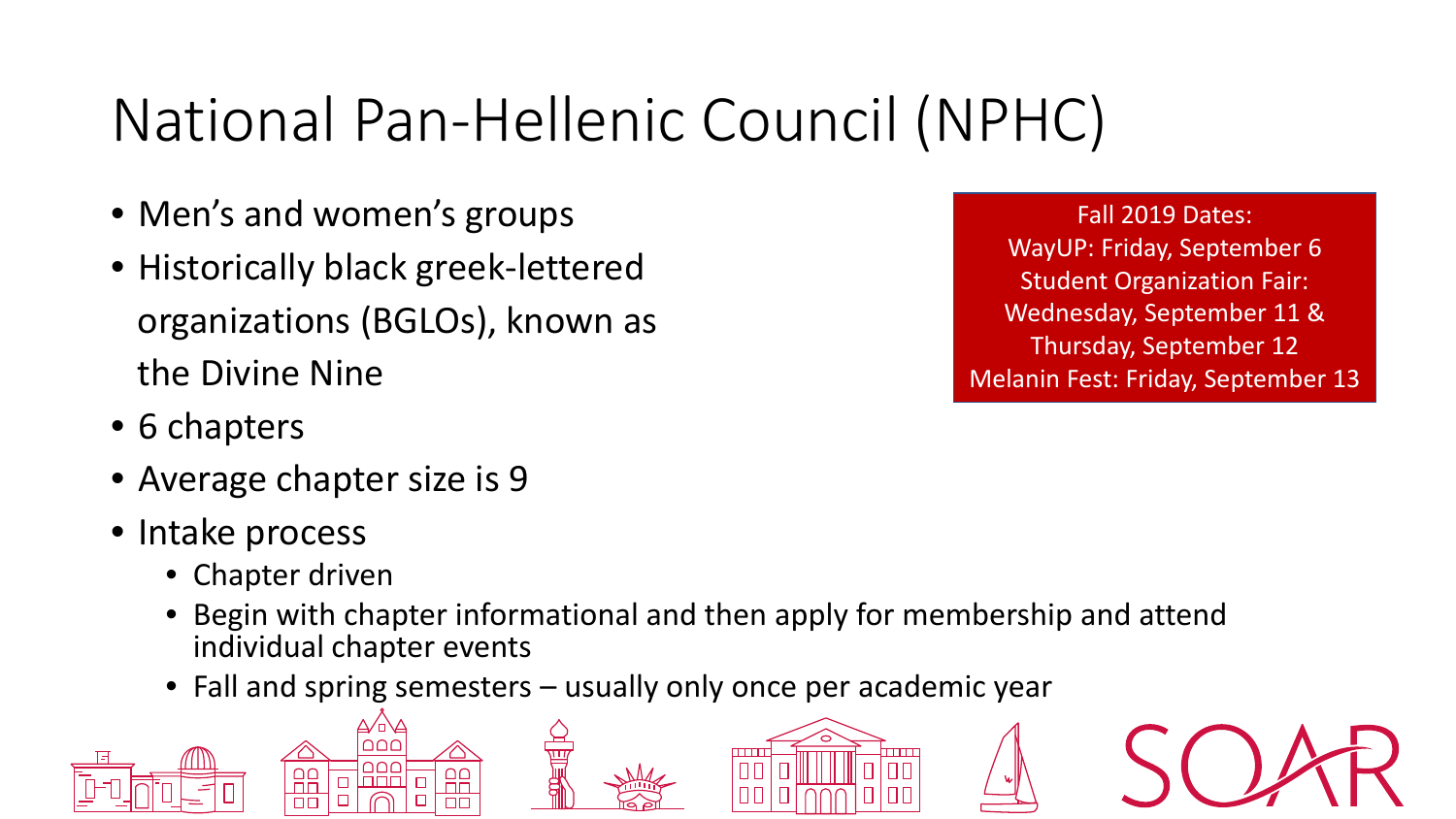# Panhellenic Association (PHA)

- All women's groups
- 14 chapters
- Average chapter size is 213
- Recruitment process
	- Primary recruitment: fall semester
	- Continuous Open Recruitment: after primary recruitment in fall and spring semesters
		- Only for chapters that are eligible, usually by invitation only



Fall 2019 Dates: Orientation: Monday, September 2 Round One: Thursday, September 5 & Friday, September 6 Round Two: Sunday, September 8 Round Three: Friday, September 13 Preference: Saturday, September 14 Bid Day: Sunday, September 15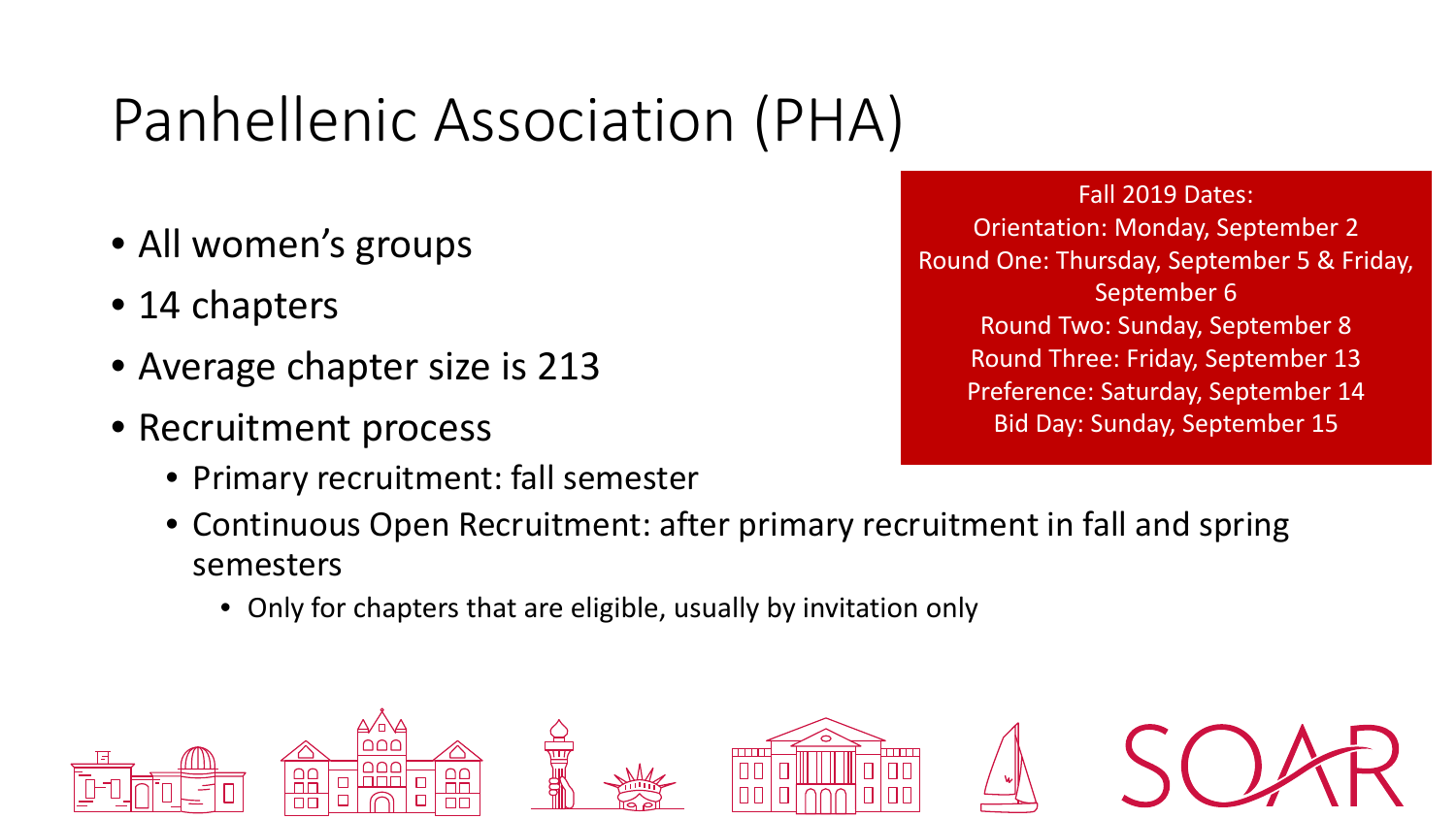#### Joining & New Member Period

- Recruitment process dependent on council
	- MCOR (Sept 4) & Student Org Fair (Sept 12 & 13) are great places to start
- Invitation to membership, should they receive one
- New Member Education
	- ActWIse requirement
- Initiation

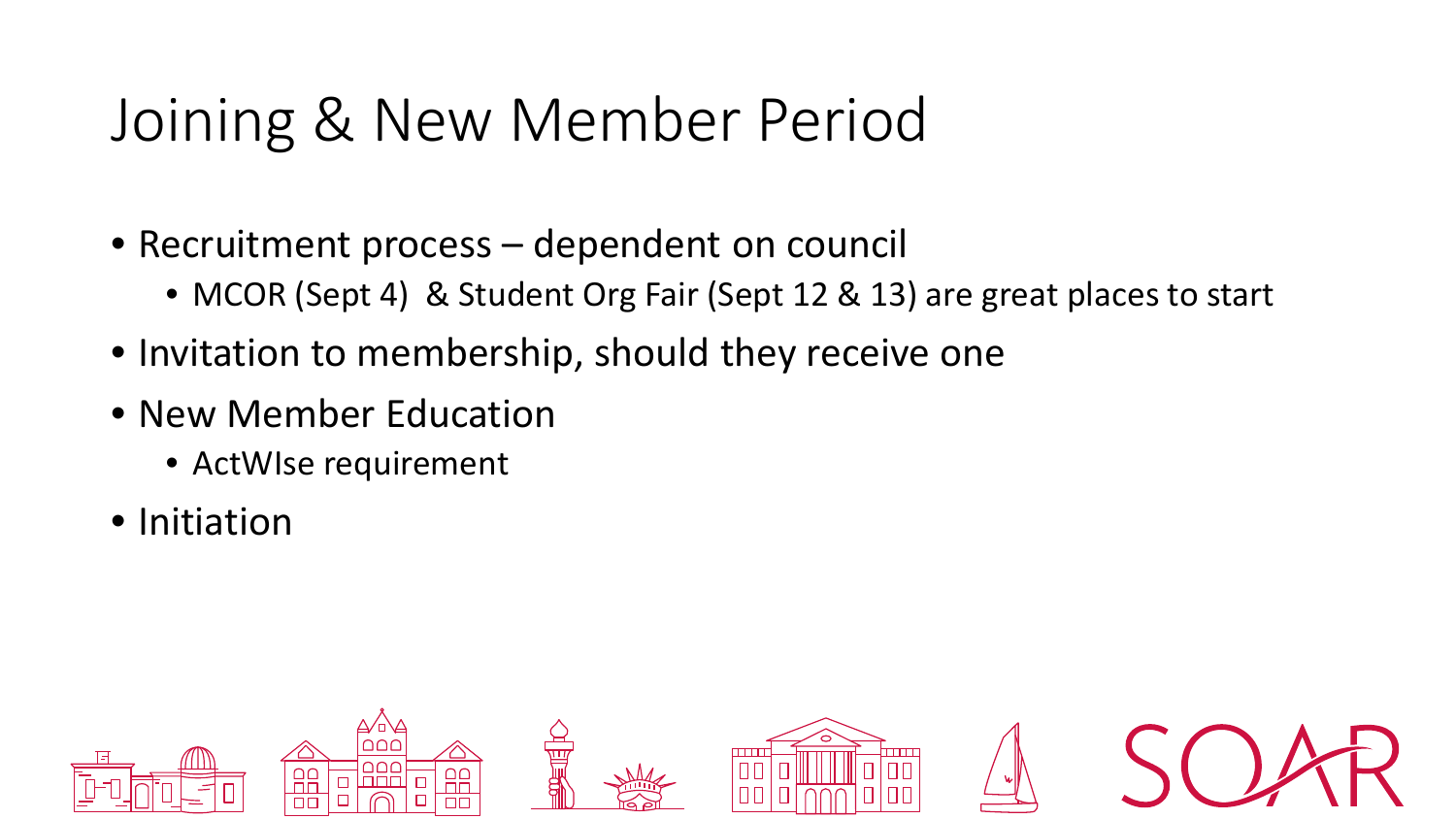#### Unrecognized & Disassociated Groups

- The University recommends that students not join or participate in any activities by groups that have been terminated/disassociated from University recognition due to increased safety concerns as these groups are not accountable to any University policies or procedures:
	- Alpha Epsilon Pi Fraternity
	- Chi Phi Fraternity, 200 Langdon
	- Kappa Sigma Fraternity
	- Sigma Alpha Mu Fraternity, Sammy
	- Sigma Phi Epsilon Fraternity
	- Theta Chi Fraternity

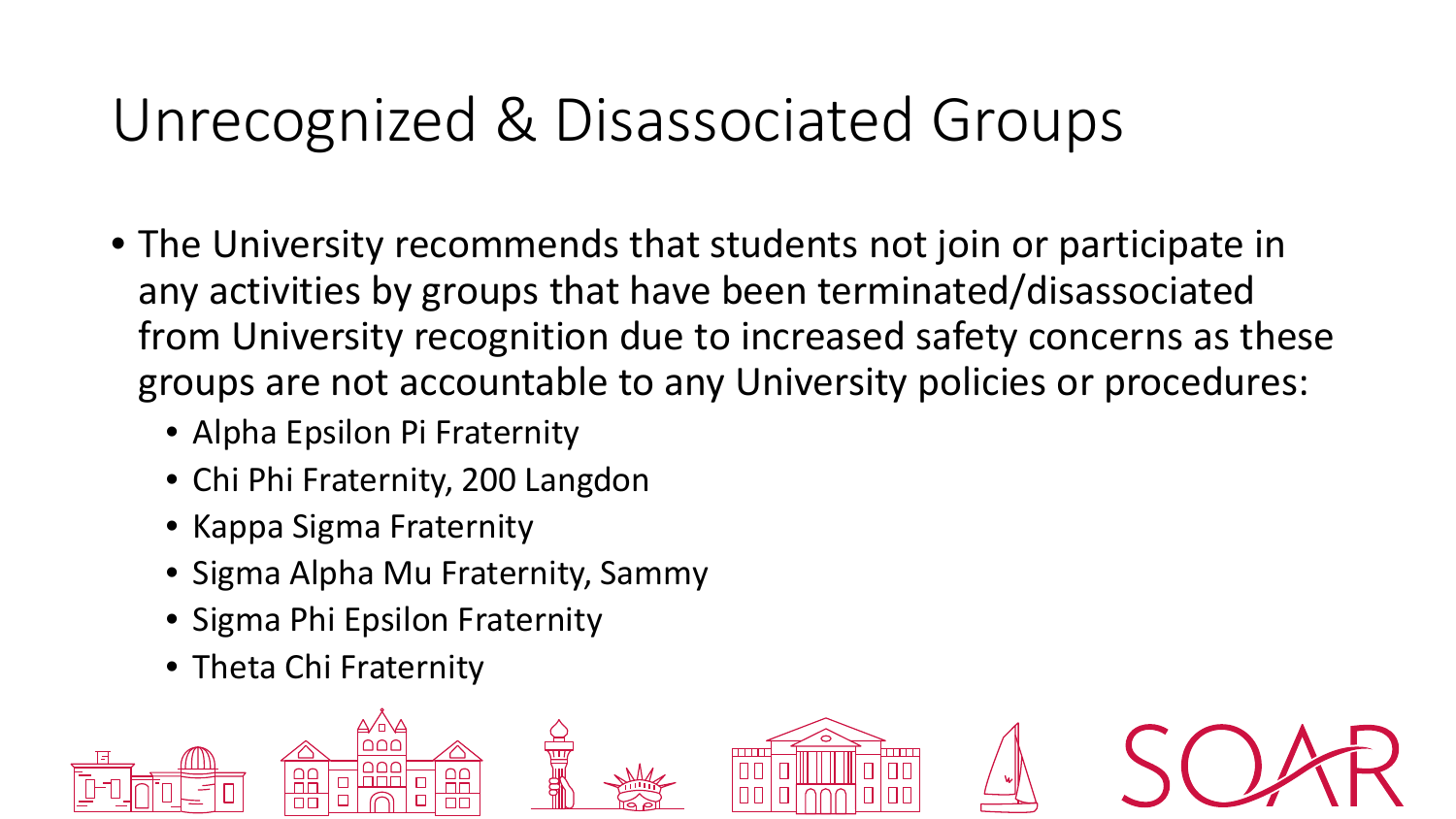#### Advice & Recommendations

- Support your student!
- Take time to learn about fraternities/sororities
	- Research the organization(s) your student is interested in joining
- Ask questions and seek to understand
- Stay connected to the organization
- Reach out with questions/concerns